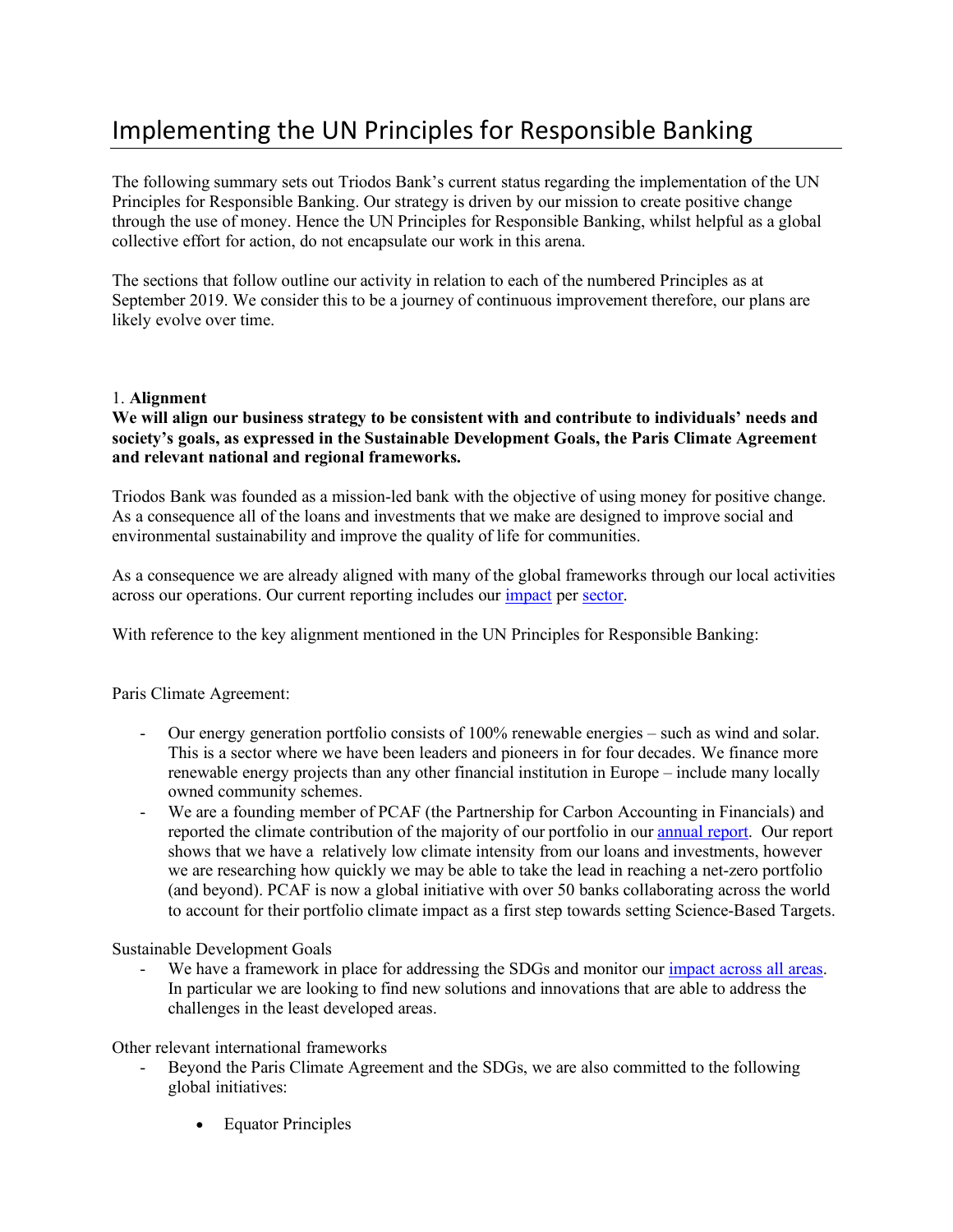- Financial Action Task Force recommendations
- UNGP on Business & Human Rights
- OECD Guidelines for Multinational Enterprises
- UN Global Compact
- UN Principles for Responsible Investment
- Wolfsberg Principles
- European SRI Transparancy Code
- IFC Performance Standards and Health and Safety Guidelines
- Global Reporting Initiative (GRI) framework.

# 2. **Impact & Target Setting**

**We will continuously increase our positive impacts while reducing the negative impacts on, and managing the risks to, people and environment resulting from our activities, products and services. To this end, we will set and publish targets where we can have the most significant impacts.** 

We have been managing impact consciously from a time before much of today's terminology did not exist. Our starting point for every loan we make is to understand the motivation of the entrepreneur and its alignment to creating a positive change for society.

We are currently implementing a new impact management framework across the entire bank to be applied to all credits.

Once we have reviewed the outcomes from our new impact management framework and engaged with other stakeholders we will look into the most appropriate published targets that should be set.

# **3. Clients & Customers**

# **We will work responsibly with our clients and our customers to encourage sustainable practices and enable economic activities that create shared prosperity for current and future generations.**

We are seeking to extend our leadership position by optimising our support for clients making climate and energy transitions. We are offering green mortgages which not only offer a discounted interest rate based on energy label but now specifically support energy improvement investments by householders. We are focusing on real estate and agriculture as areas where we can make a significant portfolio reductions in carbon emissions as well as seeking ways to increase carbon sequestration from woodlands and other conservation projects.

We will be building on our method of cross-pollination taking practices from some sectors and introducing them to others. This includes bringing artists into specialist children care organisations, organic food suppliers into healthcare organisations, and energy efficiency installers into owners of cultural heritage buildings. Longer term, we want to leverage the potential of the wider Triodos community in being able to catalyse transformation – not just within our own network, but in the wider economy.